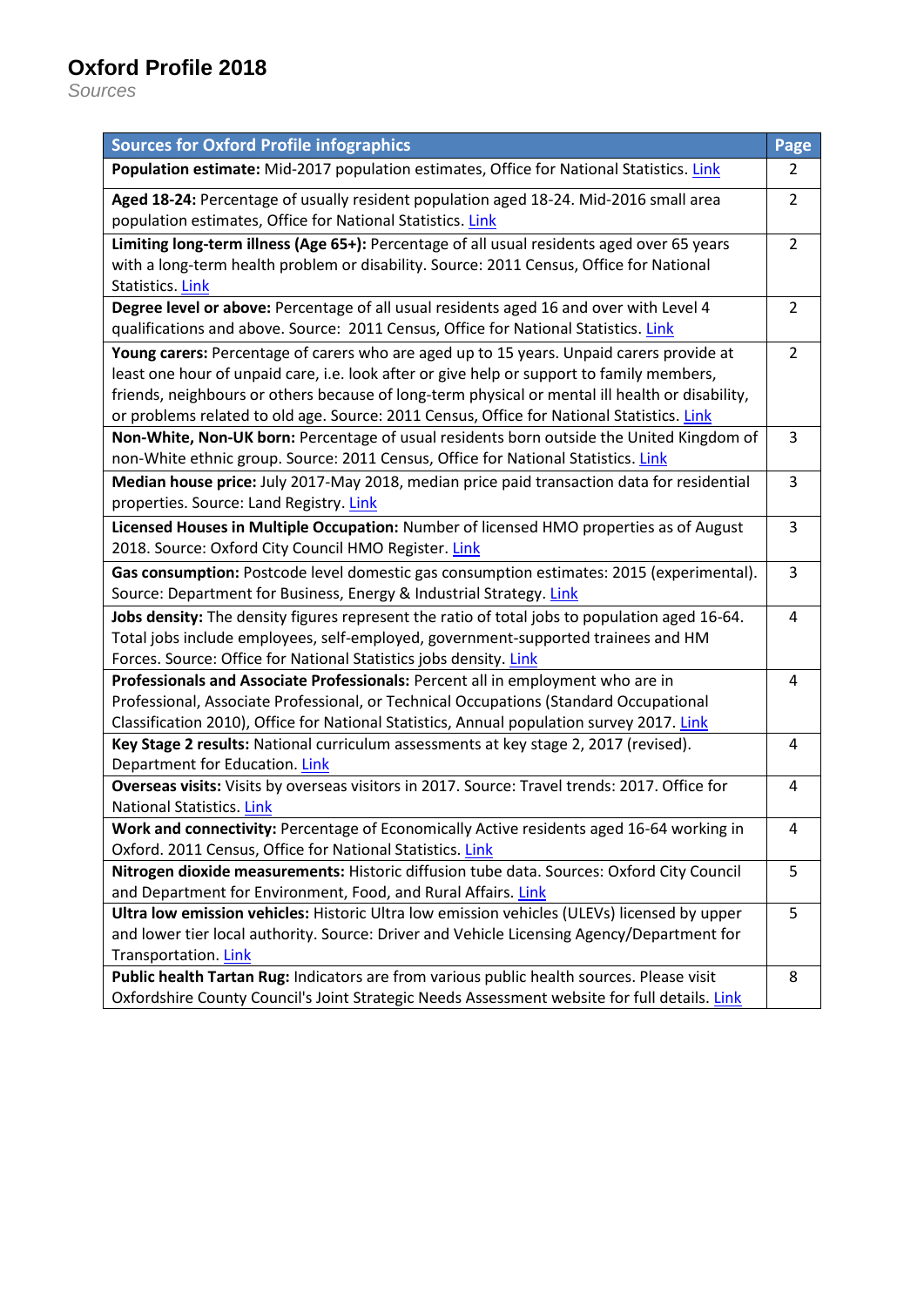## **Oxford Profile 2018**

*Sources*

#### **Pages 6-7**

## **How does Oxford compare with other cities in England?**

| <b>Note</b>    | <b>Indicator</b>         | <b>Source</b>                                                                                                                |
|----------------|--------------------------|------------------------------------------------------------------------------------------------------------------------------|
|                | Population growth,       | Population growth 2007-2017. Mid-year estimates, Office for                                                                  |
| 1              | 2007-2017                | <b>National Statistics. Link</b>                                                                                             |
|                |                          | Full-time students and schoolchildren aged 18 years and over, as                                                             |
|                | Students as % of adult   | percentage of all aged over 18 years, 2011 Census, Office for                                                                |
| $\overline{2}$ | population               | National Statistics. Link                                                                                                    |
|                | Population turnover per  | Percentage of total population who had a different address last                                                              |
| 3              | year                     | year, 2011 Census, Office for National Statistics. Link                                                                      |
|                | 18-29 year-olds as % of  | Percentage of usual residents aged 18-29 years, 2011 Census, Office                                                          |
| 4              | residents                | for National Statistics. Link                                                                                                |
|                | Residents not of White   | Percentage of usual residents not describing themselves as White                                                             |
| 5              | British ethnic origin    | British, 2011 Census, Office for National Statistics. Link                                                                   |
|                | Residents born outside   | Percentage of usual residents born outside the UK, 2011 Census,                                                              |
| 6              | UK                       | <b>Office for National Statistics. Link</b>                                                                                  |
|                |                          | Jobs in 'knowledge-intensive' industrial sectors, Business Register                                                          |
|                |                          | and Employment Survey 2016, Office for National statistics. This is a                                                        |
|                |                          | broad definition that includes financial services, information                                                               |
|                | Jobs in knowledge        | technology, hi-tech services, education, health services and hi-tech                                                         |
| 7              | intensive activities     | manufacturing. Link                                                                                                          |
|                |                          | Mean gross annual workplace earnings, Annual Survey of Hours and                                                             |
|                |                          | Earnings 2017, Office for National Statistics. Link                                                                          |
|                | Annual full-time         | Own calculations for city-level weighted by number of jobs, NOMIS,                                                           |
| 8              | earnings (£)             | Business Register and Employment Survey. Link                                                                                |
|                | Gross Value Added per    | Gross Value Added per worker, 2016. Source: Centre for Cities. GVA                                                           |
| 9              | worker (£)               | per worker is a measure of productivity. Link                                                                                |
| 10             | Percentage jobs growth   | Total jobs percentage change 2012-2016, NOMIS, Business Register                                                             |
|                | over five years          | and Employment Survey. Link                                                                                                  |
|                |                          | Model-based estimates of unemployed people as proportion of<br>economically active population January 2017 to December 2017, |
| 11             | Unemployment             | Office for National Statistics. Link                                                                                         |
|                |                          | People with no qualifications or fewer than the equivalent of 5                                                              |
|                |                          | GCSEs at C and above, as proportion of people aged 16 years and                                                              |
| 12             | No or low qualifications | over, 2011 Census, Office for National Statistics. Link                                                                      |
|                |                          | People with degree-level qualifications as proportion of people                                                              |
|                | Degree-level             | aged 16 years and over, 2011 Census, Office for National Statistics.                                                         |
| 13             | qualifications           | Link                                                                                                                         |
|                |                          | Average Attainment 8 score per pupil at the end of Key Stage 4                                                               |
| 14             | Attainment 8 score       | 2016/17, Department for Education. Link                                                                                      |
| 15             | Average house prices (£) | Mean house prices 2017. Source: Centre for Cities. Link                                                                      |
|                | Average house price to   | Ratio of mean house price (Indicator 14) to mean gross annual                                                                |
| 16             | average earnings ratio   | earnings for residents in 2017. Source: Centre for Cities. Link                                                              |
|                | Residents in private     | Proportion of household residents renting their home in the private                                                          |
| 17             | rented housing           | sector, 2011 Census, Office for National Statistics. Link                                                                    |
|                | Average rent as          |                                                                                                                              |
|                | percentage of average    | Mean rent for three-bedroom property, year ending September                                                                  |
| 18             | earnings                 | 2017, Valuation Office Agency; earnings as in note 16. Link                                                                  |